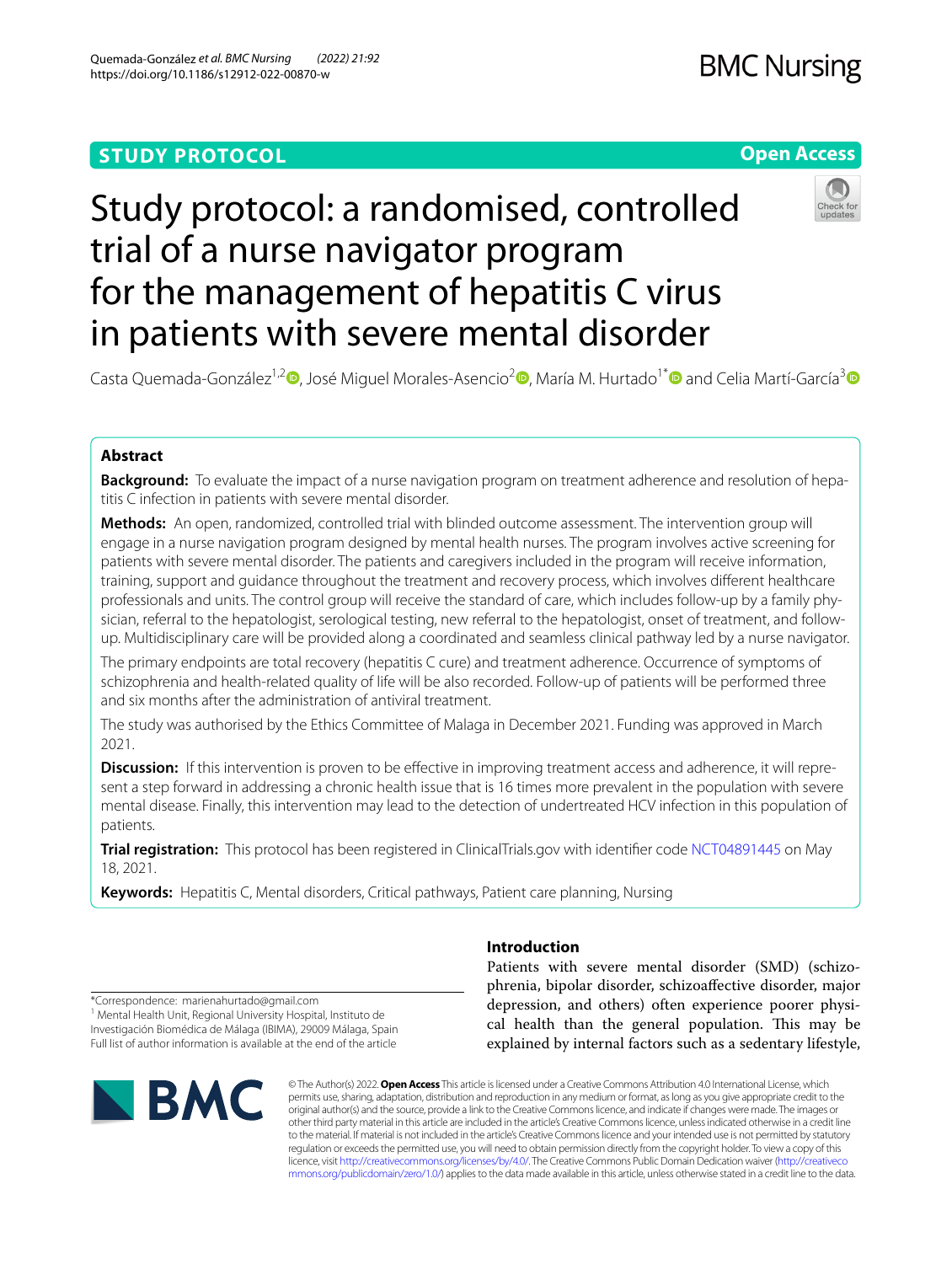poor diet and drug uses [[1\]](#page-7-0), which lead them to die, on average, 15–20 years earlier than the general population [[2\]](#page-7-1) Suicide rates in this population are also higher than in the general population [\[3](#page-7-2)].

This group is also at a higher risk of acquiring infectious diseases such as human immunodefciency virus (HIV), hepatitis B (HBV), or hepatitis C (HCV), because they are more prone to engage in risk behaviors [\[4](#page-7-3)]. Attention needs to be paid on HCV, as this virus afects the liver, may cause a chronic disease, and may be transmitted to other people [[5\]](#page-7-4). Moreover, Hepatitis C can be cured whereas Hepatitis B and HIV not.

The focus must also be placed on other healthcare issues, such as the lack of programs for the prevention, identifcation, and treatment of physical diseases in patients with SMD. A recent study in Ethiopia revealed that the prevalence of HCV infection (1.29%) is higher in patients with SMD, although it most frequently remains undiagnosed in this population (3 of 4) [\[6\]](#page-7-5). A high percentage of patients remain asymptomatic, the virus is associated with a higher risk of mortality, and patients with SMD frequently have treatment adherence problems [\[7](#page-7-6)]; therefore, the identifcation and proper management of the disease in SMD patients emerges as a highly relevant issue.

Some studies have shown how mental health nurses can adopt efective strategies to improve treatment adherence in patients with SMD [[8,](#page-7-7) [9](#page-7-8)].

#### **Background**

The scientific literature shows a well-established association between the presence of SMD, such as schizophrenia, and poor physical health, especially in young people [[10\]](#page-7-9). As compared to the general population, life expectancy in women and men with schizophrenia is 15 and 20 years lower, respectively [\[2](#page-7-1)]. Around a ffth of premature deaths are associated with suicide and accidents, but most are caused by physical illnesses [[11](#page-7-10)], including, among others, infectious diseases such as HIV and hepatitis [[12,](#page-7-11) [13](#page-7-12)]. Moreover, the risk of death from infectious disease is almost ten times higher in people with psychosis and schizophrenia, than in the general population [[14\]](#page-7-13).

There is evidence that patients with SMD are at an increased risk for HIV, HBV and HCV infection, as compared to the general population [[15\]](#page-7-14). Generally, patients with a psychiatric illness are less aware of the transmission of infectious diseases and protective measures [\[16](#page-7-15)]. Risk sexual behaviours, low quality of life, or long-term hospitalization may contribute to higher infection rates in this population [[15](#page-7-14)].

The prevalence of HCV infection among psychiatric patients has not been clearly established in Spain. Previous studies report a prevalence of HCV 2 to 16 times higher in SMD patients than in the general population [[17](#page-7-16)[–19](#page-7-17)].

Although HCV remains virtually asymptomatic in many cases, patients with chronic infection experience a variety of symptoms that include depression, fatigue, and neurocognitive defcit, which afect their quality of life [[20\]](#page-8-0). Likewise, patients with SMD are generally on treatment with neuroleptic or stabilizer drugs, which cause dejection, tiredness, and anhedonia. In addition, since SMD causes similar symptoms, this symptomatology will be rarely attributed to a physical health problem such as HCV [[12\]](#page-7-11).

As a result, HCV is frequently underdiagnosed and untreated in patients with SMD [[6\]](#page-7-5), mainly due to the side efects of interferon, the only treatment available until a few years ago. Several clinical studies reveal that immunomodulatory treatment with interferon causes numerous physical and mental side efects, mainly symptoms of depression, anxiety, psychosis, and other non-specifc symptoms such as fatigue, irritability, sleep disturbances, psychomotor retardation, decreased libido, insomnia, and/or cognitive impairment  $[21-25]$  $[21-25]$ . These side effects cause this population to poorly tolerate HCV treatment.

In the recent years, Direct Acting Antiviral therapy with proven efficacy in the general population and very limited side effects have been approved  $[26]$  $[26]$ . These new treatments ofer the possibility of re-evaluating the SMD population for administering the new treatments to the patients who did not tolerate previous treatments.

Protocols of mental health services do not usually include routine screening for HCV, which may remain underdiagnosed and untreated [\[6](#page-7-5)]. In addition, HCV infection may remain active in SMD patients [\[21](#page-8-1)].

Nielsen et al. proposed the implementation of programs for the management of mental and physical illnesses in SMD patients coordinated by a multidisciplinary team. The purpose of these programs is to optimize treatment outcomes and reduce dropout rates [\[27](#page-8-4)]. Most collaborative management programs have been endorsed by associations related to mental health, diabetes, and cardiology [\[28\]](#page-8-5).

Several studies have analysed the efectiveness of mental health nurse-led interventions in addressing many of the challenges that standard management models are unable to address. Thus, forty clinical trials evaluating nurse-led multifaceted interventions have been identifed in a scoping review; many of them were aimed at assessing treatment adherence and medication management in patients with psychosis and schizophrenia [[29\]](#page-8-6). As educators and counsellors, mental health nurses address barriers to adherence by using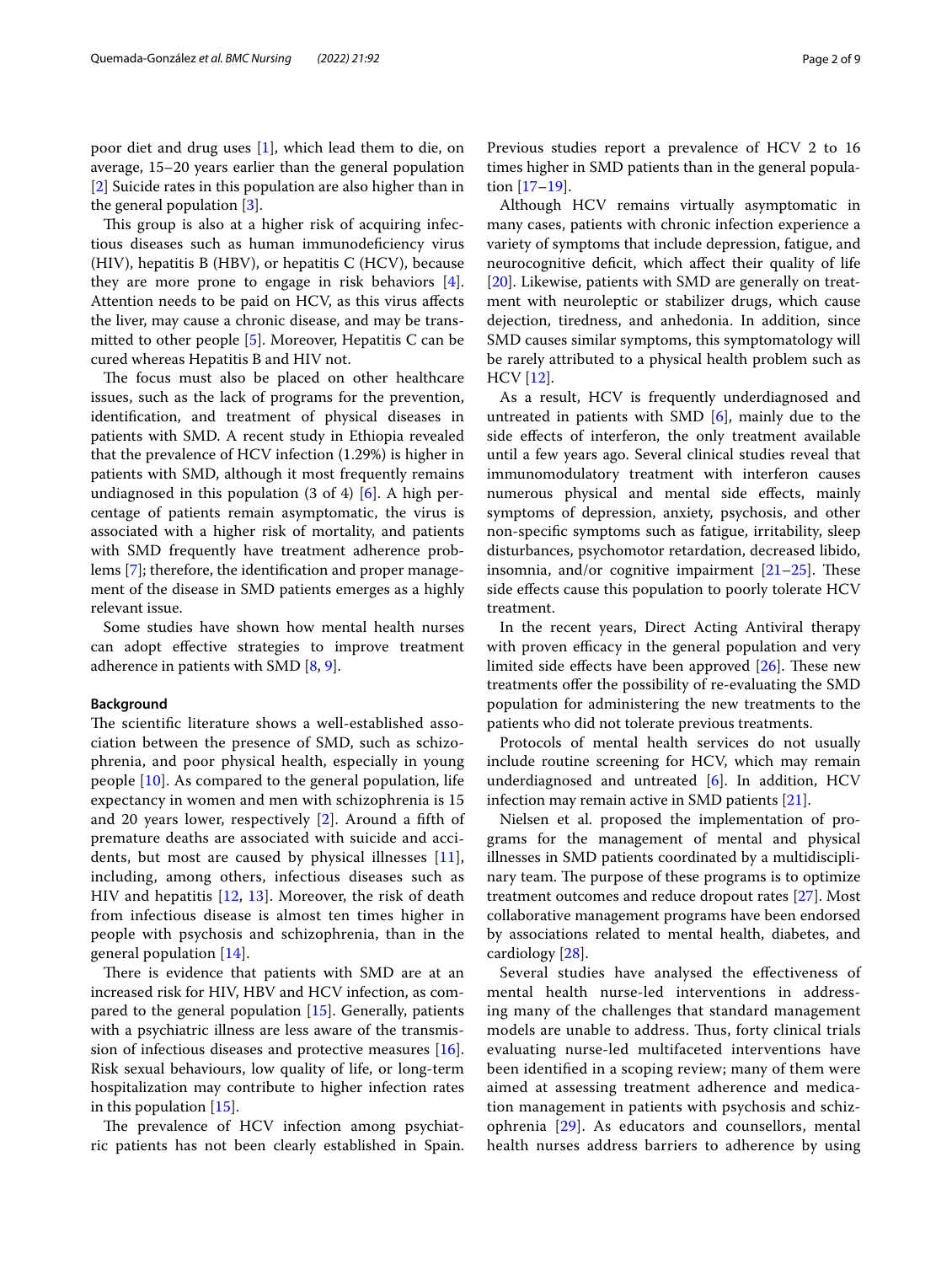shared decision-making techniques and tools, which engage and empower patients to actively participate in decisions about their treatment  $[30]$  $[30]$  $[30]$ . These skills could be applied to improve treatment adherence, medication management, and transitional care in diferent healthcare settings, such as in patients with psychosis and concomitant HCV infection. The therapeutic relationship that mental health nurses build with these patients and their families is also an advantage to improve both treatment adherence and user satisfaction [[31,](#page-8-8) [32\]](#page-8-9).

A qualitative study developed with patients with HCV who inject drugs revealed the difficulties to access to HCV treatment and highlighted the need for nurse navigator services that help patients navigate through a complex and fragmented healthcare system [[33\]](#page-8-10). Moreover, some experiences with SMD patients with physical comorbidities treated in the US Medicaid system based on a nurse-navigator model have shown promising results in the seamless management of mental and physical health problems [[34\]](#page-8-11). However, for these services to be efective, a solid and consistent approach is required, with well-defined limits and sufficient resolution capacity to bridge the various gaps that arise throughout the process [\[35](#page-8-12)]. Ryvicker's [\[36](#page-8-13)] behavioral-ecological conceptual framework for navigation addresses these two requirements. Thus, individual predisposing and limiting factors determine the degree to which a patient is able to navigate efectively through the health system (educational level, health literacy, communication skills, degree of self-efficacy, support from family caregivers, among others). The complex interaction between predisposing, facilitating, limiting factors and patient's needs end up shaping their lifestyles and health practices. Provider factors such as continuity of care from diferent healthcare professionals, communication or respect and trust towards patients must also be considered. The confluence of these factors infuences health outcomes, generating exacerbations of chronic diseases, hospitalizations, changes in functional status or poor quality of life. Finally, this model establishes ecological determinants such as the environment of health services, the social context of the person and the environment of people's lives. In the case of people with SMD both, predisposing and limiting behavioural factors, as well as ecological ones, acquire special relevance. Thus, when a SMD patient is diagnosed with a physical illness and treatment instructions are provided to them, patients will frequently not start the treatment immediately; instead, they will probably wait to discuss it frst with their psychiatrist or mental health nurse or go home and not discuss the matter ever again. There are barriers during the consultation process, follow-up, and ongoing care, both associated to the health care providers and the patient that may lead to a poor compliance with a nonpsychiatric treatment [[37\]](#page-8-14).

# **The study**

# **Aims**

The objective of this study is to compare the effectiveness of a nurse navigator program (NNP) developed by a team of mental health nurses, aimed at patients with HCV and SMD versus the usual standard of care. The variables to be assessed include HCV testing, treatment access and adherence, support for navigation throughout the healthcare system, and recovery from HCV.

The null hypothesis of this study is that there will be no diferences in the HCV cure rate in SMD subjects who engage in the NNP versus those who receive the standard of care. Additionally, a second hypothesis would be that the intervention improves adherence to HCV treatment, expressed as a percentage based on the taken doses of prescribed treatment during the treatment period (from 0% to  $\geq$  100%).

### **Design/ methods**

A randomized clinical trial with blinded outcome assessment. This study has been registered in ClinicalTrials.gov (Identifer code: NCT04891445).

### *Population and sample*

*Population* Patients over 18 years of age included in the SMD program of the Mental Health Unit of the Regional University Hospital of Malaga will participate in the study. This Mental Health Unit is made up of several hospital and community units scattered around the city which will be prioritized to participate in the trial.

Patients for whom, for whatever reason, HCV treatment is contraindicated and patients with active SMD symptoms at the beginning of the study that might infuence their ability to take part in the study will be excluded until stabilization. Those who do not give informed consent to participate will also be excluded from the study. In that case, they will receive the standard of care.

*Sample* As far as we know, there are no comparative studies assessing adherence of SMD patients to HCV treatment. For this reason, adherence to lifelong treatments such as oral antidiabetics in patients with schizophrenia has been taken as a reference. Based on data from Kreyenbuhl et al. [[38](#page-8-15)], in which diferences in adherence of patients with schizophrenia reached 10%, with an alpha of 0.05, a beta of 20%, and raising the threshold of diferences to 15% because, unlike oral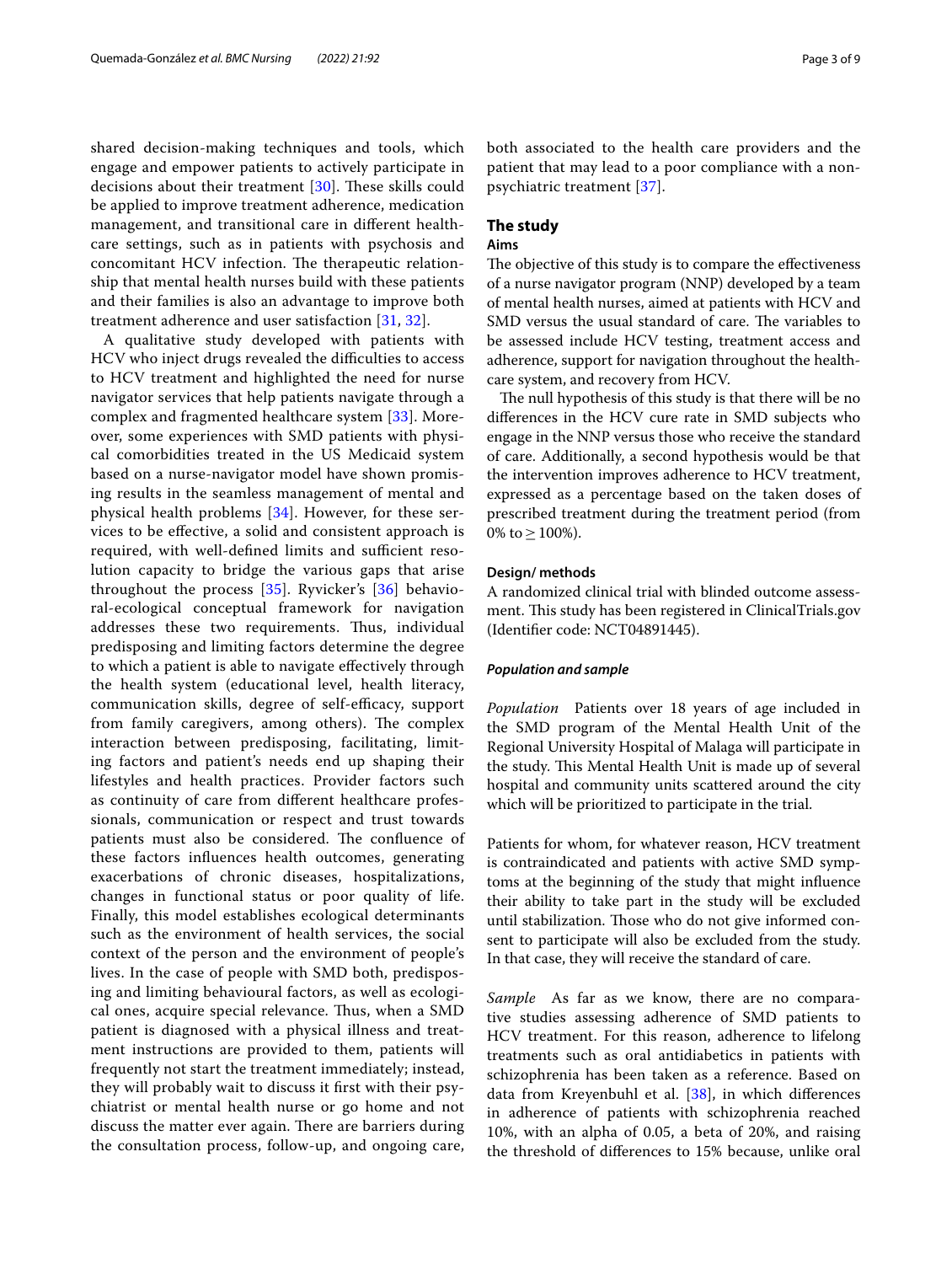antidiabetics, it is a temporary treatment, the needed sample would be 276, assuming that adherence will be 80% in the intervention group and 65% in the control group. This sample will be increased by 15% to cover losses. Additionally, we considered the adherence threshold obtained by Ho et al. in their pilot non-controlled study for patients with HCV and psychiatric disorders, [\[39](#page-8-16)] with the same estimation parameters, resulting in a similar sample size.

*Endpoints and measures* The cure rate and adherence to treatment will be the primary endpoints. To assess cure, HCV viral load will be determined 8–12 weeks after the end of treatment. Patient adherence to treatment will be evaluated using the AIDS Clinical Trials Group method. By this method, patients are inquired about medications not taken in a period of four days prior to the interview: % adherence=(total galenic units prescribed for that period—total units not taken) / total galenic units prescribed for that period  $[40]$  $[40]$ . The cut point for this measure has been set to 95%, as the best threshold for a predictive positive virologic response in patients with HIV [[41\]](#page-8-18). A record will also be kept of whether the patient needed to use a pillbox to ensure medication intake and/or required monitoring by the family or the mental health unit to guarantee the correct use of the treatment.

Secondary endpoints include sociodemographic and clinical data and data related to the healthcare process. Other variables in relation to the patient include changes in daily functioning as assessed using the Life Skill Profle (LSP) [\[42](#page-8-19)]; negative symptoms, measured on the Positive and Negative Syndrome Scale (PANSS) [\[43](#page-8-20)]; and changes in quality of life, measured with the Euroqol5D Health Questionnaire [\[44\]](#page-8-21), all of them in their Spanish version (See Table [1\)](#page-3-0). These questionnaires will be administered by an evaluator (psychologist or nurse) trained for it and blind to the experimental condition assigned to each patient.

Sociodemographic (age, sex) and socioeconomic data (job performance), where applicable, will be assessed using the Social Class Classifcation of the Spanish Society of Epidemiology (if the patient does not have a job, it will be recorded whether the patient is in a situation of retirement, unemployment, temporary disability, or job search). Consumption of drugs of abuse, regular psychiatric treatment, physical comorbidities, and their treatment, as well as type of diagnosis, time from disorder onset, availability of family support, and mental health hospital admissions in the last 12 months will also be recorded. Other data to be collected include adverse events or interactions reported by the patient or family caregiver and other important observations collected during evaluation and follow-up visits.

| <b>Ouestionnaire</b>                                          | Domain (s)                                                                         | Psychometric properties                                                                                                                                                      |
|---------------------------------------------------------------|------------------------------------------------------------------------------------|------------------------------------------------------------------------------------------------------------------------------------------------------------------------------|
| Life Skill Profile (LSP) [42]                                 | Self-care                                                                          | Concurrent validity, this scale was compared with the social behaviour schedule<br>SBS: 0.56<br>Interrater reliability $r = 0.62$ , and internal consistency $\alpha = 0.82$ |
|                                                               | Interpersonal social behaviour                                                     | Concurrent validity, this scale was compared with the social behaviour schedule<br>SBS: 0.54<br>Interrater reliability $r = 0.69$ , and internal consistency $\alpha = 0.77$ |
|                                                               | Communication and social contact                                                   | Concurrent validity, this scale was compared with the social behaviour schedule<br>SBS: 0.63<br>Interrater reliability $r = 0.86$ , and internal consistency $\alpha = 0.86$ |
|                                                               | Non-personal social behaviour                                                      | Concurrent validity, this scale was compared with the social behaviour schedule<br>SBS: 0.36<br>Interrater reliability $r = 0.76$ , and internal consistency $\alpha = 0.78$ |
|                                                               | Autonomous life                                                                    | Concurrent validity, this scale was compared with the social behaviour schedule<br>SBS: 0.46<br>Interrater reliability $r = 0.76$ , and internal consistency $\alpha = 0.80$ |
| <b>Positive and Negative Syn-</b><br>drome Scale (PANSS) [43] | Positive symptoms                                                                  | Concurrent validity, it was compared with the Andreasen positive scale, $r = 0.70$<br>Interrater reliability ICC = 0.72, and internal consistency $\alpha$ = 0.62            |
|                                                               | Negative symptoms                                                                  | Concurrent validity, it was compared with the Andreasen negative scale, $r = 0.81$<br>Interrater reliability ICC = 0.80, and internal consistency $\alpha$ = 0.92            |
|                                                               | General psychopathology                                                            | Interrater reliability ICC = 0.56, and internal consistency $\alpha$ = 0.55                                                                                                  |
| EuroQol 5D [45]                                               | Mobility<br>Self-care<br>Usual activities<br>Pain/Discomfort<br>Anxiety/Depression | Concurrent validity, it was compared with the SF-6D, $r = 0.73$ [46]<br>Construct validity it was evaluated in spanish population                                            |

<span id="page-3-0"></span>**Table 1** Psychometric characteristics of the instruments included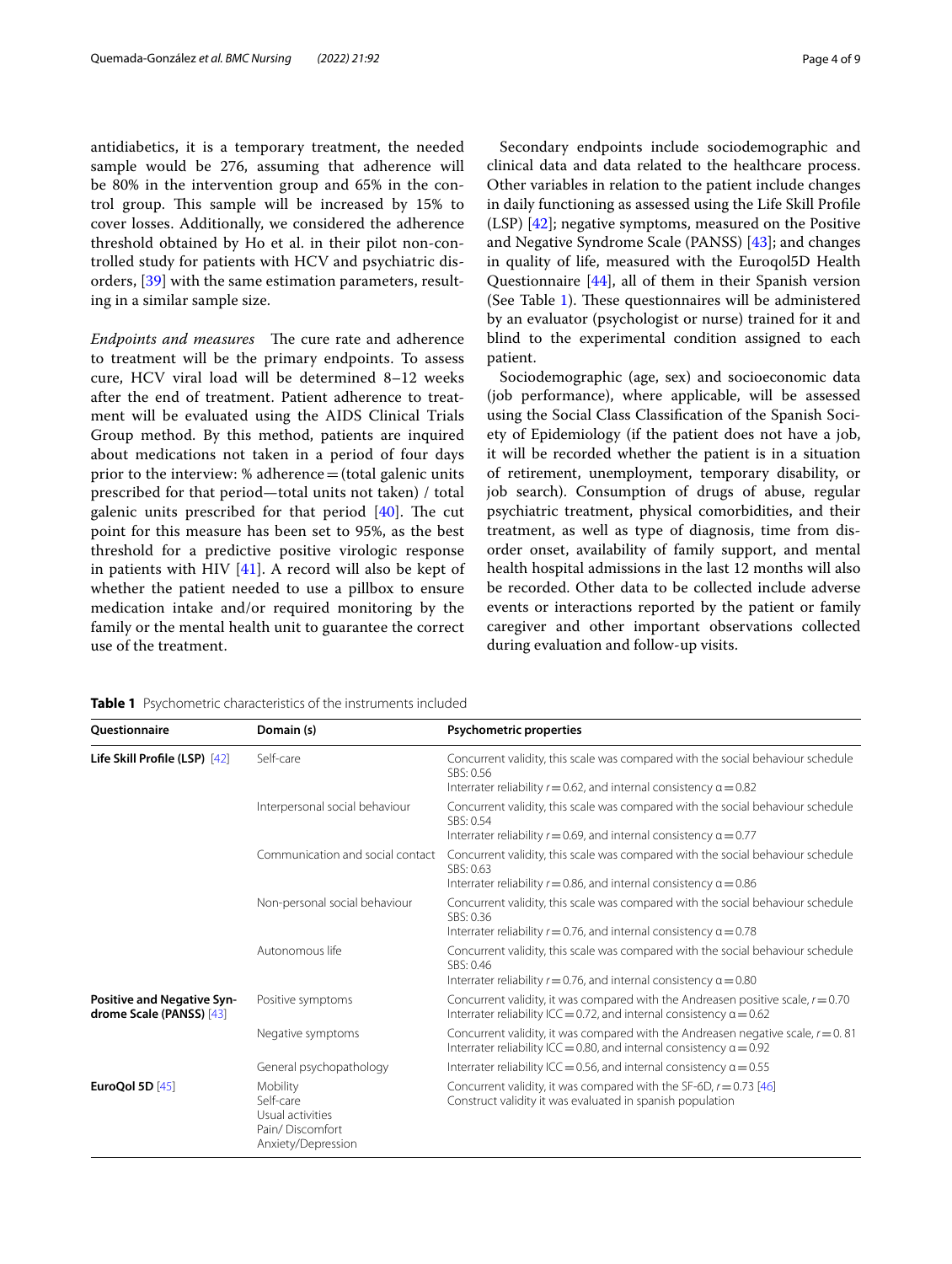Regarding healthcare process indicators, the number of previously detected but untreated cases, detection rate after screening the SMD population, percentage of detected cases referred to the digestive service, and delay time until frst consultation with the specialist will also be recorded. In addition, scheduled and unscheduled visits led by the monitoring team and number of calls made and received by this team will be recorded. Regarding hepatitis, case classifcation by genotype and treatment administered will also be recorded. In addition, the prevalence of undiagnosed HCV infection and diagnosed but untreated HCV infection in SMD patients will also be estimated. Finally, a comparison of daily life functioning, occurrence of symptoms, quality of life, and frequency of adverse events during active infection and once cured will be performed.

## *Data collection*

Screening for HCV will be performed at the annual somatic control of SMD patients performed by mental health nurses. In the case of the Hospitalization Unit, HCV-positive cases will be extracted from hospital admission records. Detection will be done through blood tests including HCV testing. In case the virus is detected, part of the same blood sample will be used to perform the viral load test. Verbal consent will be requested from the patient or their legal representative prior to laboratory analysis. The patient will be informed that, in the event of a positive HCV and viral load test, they will be ofered to participate in the study.

Patients will be randomized using a computer-generated sequence hidden from study participants and only known to a team member who will not participate in sample collection. Subjects will be included sequentially and assigned to the corresponding group through an online consultation system each time a new participant is ready to enter.

#### *Interventions*

In this study, a navigation program led by mental health nurses and auxiliary nurse technicians from a mental health unit will be implemented.

The control group will receive the standard of care. Patients in this group will be directly referred to their family physician with a report showing a positive HCV and viral load test for prescription of the standard treatment established by the Andalusian Health System. Standard management involves referral to the gastroenterologist, with a signifcant delay. Generally, the gastroenterologist prescribes a series of tests to confrm diagnosis. These tests will be performed in other units, for which previous appointment is required. Once test results become available, the patient will have another consultation with the gastroenterologist, who will fnally establish a diagnosis and prescribe the treatment. The prescribed drug will be dispensed at the hospital pharmacy once a month until the treatment is completed, and cure is confirmed. The last phase of the treatment involves a fnal visit with the gastroenterologist to confrm that the viral load has disappeared according to a laboratory test.

In the intervention group, patients will be accompanied throughout the evaluation and treatment process until they are fully cured. The details of the intervention are described following the template for intervention description and replication (TIDiER). Follow-up will include a simplifcation of the clinical pathway of treatment. This way, the mental health service refers the patient to a frst visit with the gastroenterologist. To guarantee compliance, all patients will be accompanied to that appointment either by a competent available family caregiver or by a member of the NNP team.

In the frst visit, the gastroenterologist will perform a liver ultrasound and determine the most appropriate treatment for each patient. In the same visit, the patient will receive the prescribed pharmacological treatment, which will be dispensed at the hospital pharmacy. Thus, the patient obtains a fnal diagnosis and his pharmacological treatment the same day following a single-step clinical pathway.

The mental health nurse team will subsequently arrange for the analysis of the genotype of the virus in the mental health service, if necessary.

The intervention is based on an *ad-hoc* decision algorithm developed by all the healthcare services involved (See Fig. [1](#page-5-0)).

#### *Monitoring*

During the treatment period (8–12 weeks depending on the prescribed drug), actions will be taken to ensure correct treatment adherence. To such purpose, the mental health nurse will assess patient's ability to comply with the treatment. In case of patient's inability, the nurse will assess family's commitment to supervise and remind the patient about drug intake. In both cases, the nurse will carry out an educational intervention to ensure that the patient and/or their family clearly understand treatment guidelines. This intervention is structured through a standardized care plan. In cases in which proper treatment use is not guaranteed, medication will be provided weekly by the monitoring team.

Upon completion of the 8–12 weeks treatment period, a final evaluation of all patients will be performed. The data collected in this evaluation visit include adherence to treatment, person responsible for treatment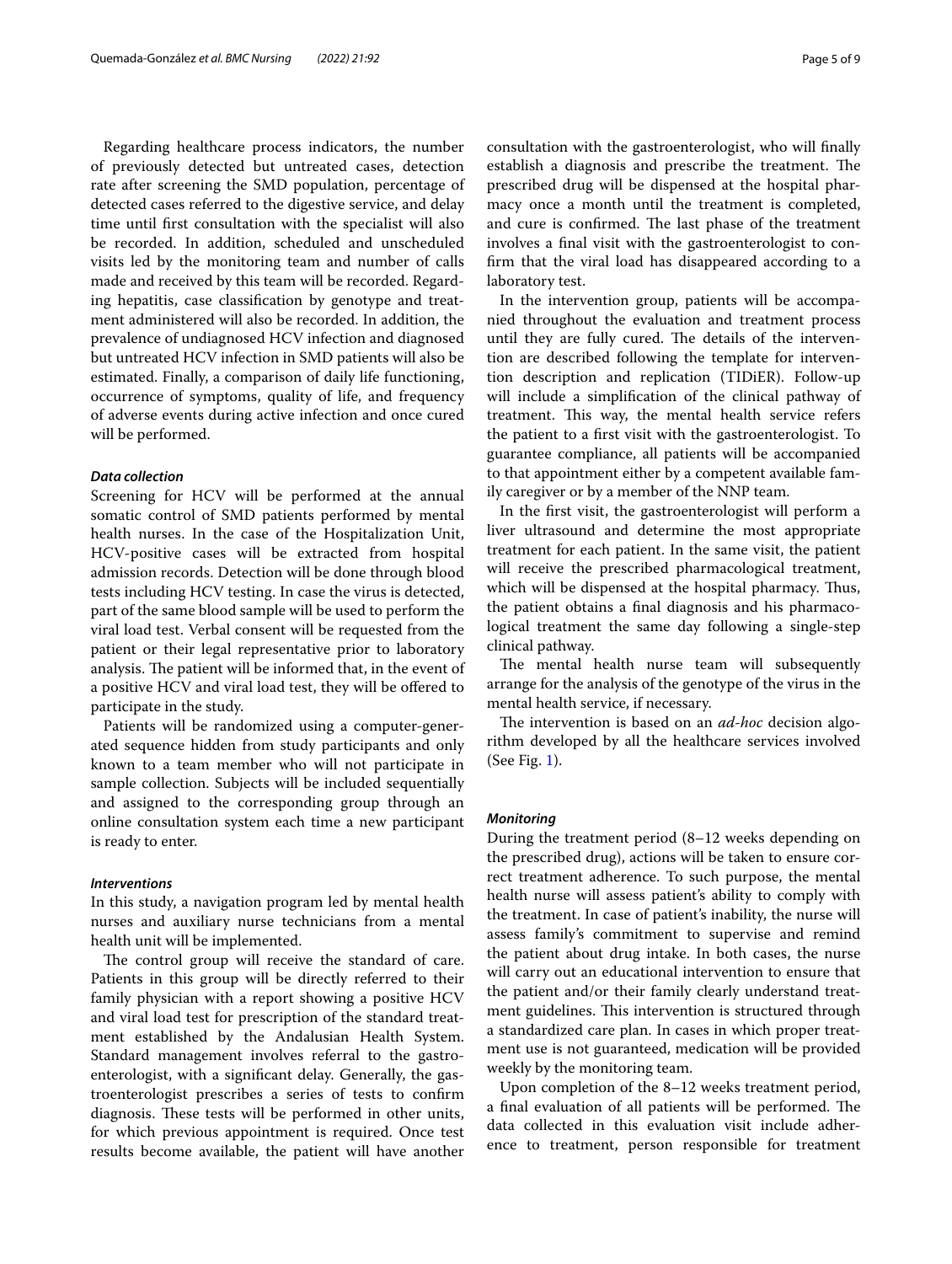



<span id="page-5-0"></span>administration, occurrence of adverse efects or interactions, and number of visits and calls during the treatment period.

A third and fnal analysis of all study variables will be carried out six months after starting the treatment. Finally, disappearance of the viral load and, therefore, cure from HCV will be determined by a new blood test.

## *Ethics*

This study was approved by the Malaga Provincial Research Ethics Committee with the code CQG-20  $(0444-N-20)$ . This study will comply with best clinical practice guidelines and the ethical standards for research involving human participants established in the Declaration of Helsinki and its subsequent versions.

Clinical data will be processed in accordance with current legislation on data protection.

In the preliminary phase of the study, consisting of a screening of the entire population diagnosed with a serious mental disorder, only verbal consent is being requested. This blood analysis has been included as part of the annual physical health review ofered to patients with severe mental disorders in the Unit, which already involves blood extraction, and the Ethics Committee has approved that written consent is not required when treating of a screening of the entire population.

However, people who fnally have a positive viral load (which will predictably be a small percentage of the previous ones) will be offered to participate in the clinical trial, for which they must give their informed consent in writing.

Prior to inclusion in the trial, each subject will be informed in writing and orally of the objectives and methodology of the project. Informed consent will be required for inclusion. If the patient is not legally competent, informed consent from the legal guardian will be required by nursing staf.

Adequate medical assistance will be provided in case patients experienced any adverse event. All patients will be informed of the need for medical assistance for concomitant illnesses of which the research team is aware.

The occurrence of adverse events will be monitored during the study by the Gastroenterology Service (Ward) as part of routine monitoring of HCV patients, in accordance with the effects described in the technical sheet of the medication prescribed to each patient.

In case of occurrence of a serious adverse event, expected or not, related or not to the study, the study will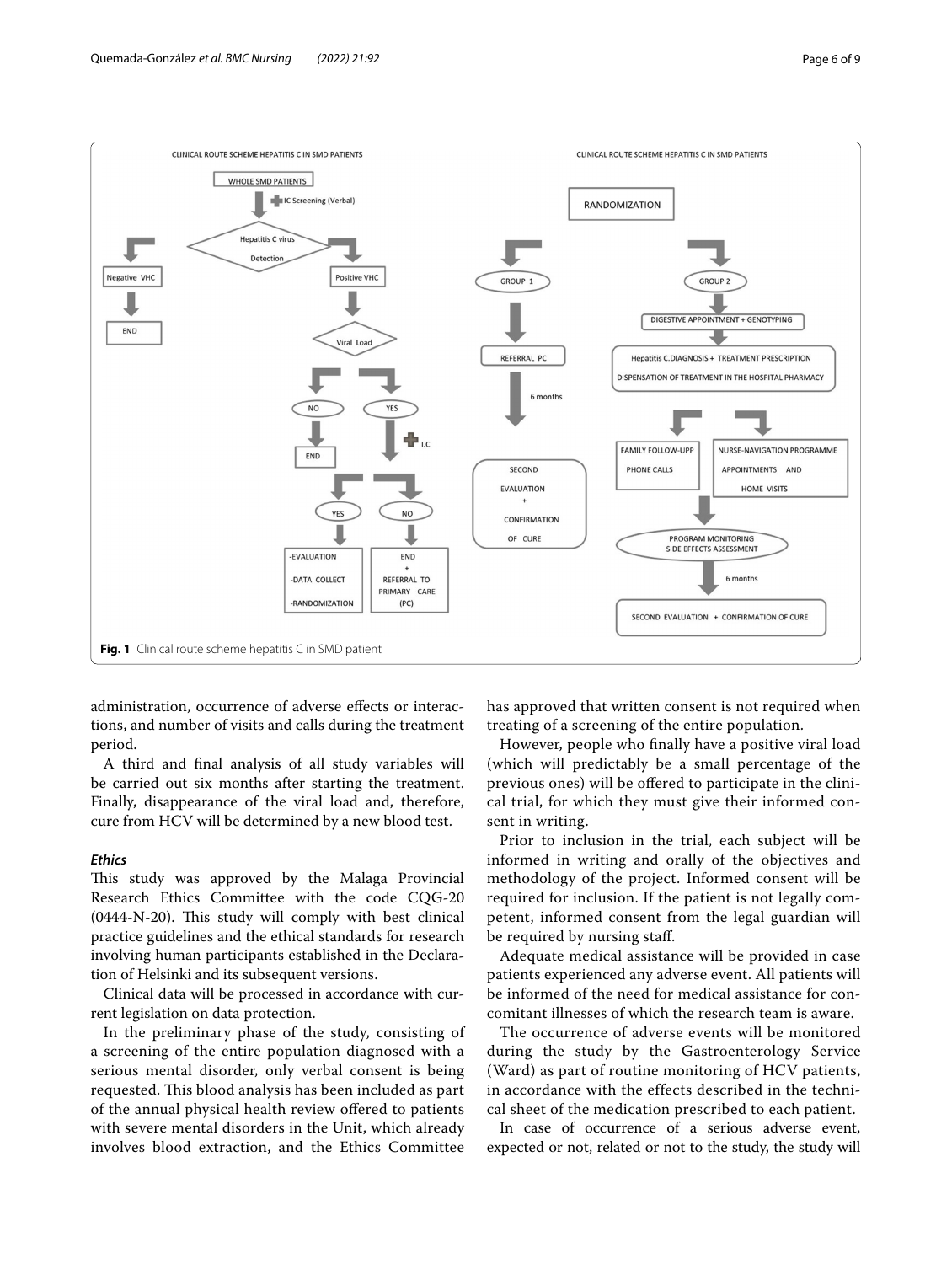be temporarily suspended. Then, the event will be reported to the Ethics Committee and an audit procedure of the case will be arbitrated to determine the causal chain of the event and the possible factors involved. Urgent measures will be adopted to guarantee patient safety. If it is determined that the event is not related to the study, the latter will be resumed following Ethics Committee authorization. Otherwise, the study will be permanently suspended.

#### *Data analysis*

First, an exploratory data analysis will be performed to determine the distributions of the different variables and evaluate their normality using the Kolmogorov– Smirnov test, kurtosis analysis and skewness. Measures of central tendency and dispersion will be calculated, as well as percentage distributions. Subsequently, a bivariate analysis will be performed using the Chisquare test for comparison of qualitative variables, and Student's *t*-test for independent groups for quantitative variables. In case of non-parametric distribution, the Mann–Whitney *U* test will be performed.

In addition, repeated measures ANOVA will be used to determine intra-group progression of the different variables throughout the monitoring period, to evaluate the time effect.

Finally, a multivariate regression model will be constructed using Cox regression to evaluate the primary endpoints (cure and adherence), with follow-up periods as time adjusted for the variables found to have a signifcant association on bivariate analysis. The raw and adjusted hazard ratio for treatment failure and non-adherence will be estimated.

All the analyses will be performed by intention to treat (ITT) and by multiple imputation using the monotonic approach if missing data show a monotonic pattern; otherwise, the fully conditional specifcation will be used. Patients will be analysed in the group to which they will be initially allocated, regardless of whether they fnally receive the randomized intervention.

All analyses will be done with estimation of 95% confidence intervals.

## **Discussion**

The present study addresses several health issues that have not yet been analysed in Spain. Novel drugs diferent from interferon with proven efectiveness and tolerability in SMD patients have been approved [[47\]](#page-8-24); the scientifc literature, however, still shows that this population is at an increased risk for acquiring infectious diseases such as HCV  $[17, 48]$  $[17, 48]$  $[17, 48]$  $[17, 48]$ . There is also evidence of difficulties in detecting and treating HCV and concomitant physical comorbidities in this population  $[49-51]$  $[49-51]$ . This study will provide data on the feasibility of a NNP aimed at improving coordination between the diferent specialists who treat patients with SMD and physical comorbidities, in this case, HCV. Moreover, if the results show that this approach is efective, it would be applicable to many other comorbidities that are frequently found in this population and remain undiagnosed and undertreated.

Likewise, there is consistent evidence that patients with SMD often have treatment adherence problems  $[52, 53]$  $[52, 53]$  $[52, 53]$  $[52, 53]$ . This population of patients also show difficulties in navigating through complex clinical pathways that imply attending several appointments in various health services at diferent times, probably due to their impaired executive function [\[54](#page-8-30), [55\]](#page-8-31). In the case of HCV, the clinical pathway involves, but not limited to, visits to the services of mental health, microbiology, primary care, digestive medicine, and hospital pharmacy. When the patient has adherence problems, it may be necessary that they are accompanied throughout complex processes including follow-up visits related to physical health problems. These patients are frequently accompanied by nurses [[56,](#page-8-32) [57](#page-8-33)]. For this randomized controlled trial, an approach tailored to patient's needs and context will be adopted to maximize treatment adherence and, as far as possible, ensure resolution of HCV infection. Once the study is completed, this model of care will be ofered to the rest of patients of the Mental Health Service Unit of the University Regional Hospital of Málaga. If the trial proves to be efective, this model could be easily applied at other Mental Health services. Moreover, the study is designed from a pragmatic approach, with no extraordinary modifcations of daily practice, except for the implementation of an NNP. Thus, the intervention will be implemented by the Mental Health Unit staff itself. If results are satisfactory, the sustainability of the model is guaranteed and its generalization to other Mental Health Units of the Public Health Care System is easily achievable in Spain. Furthermore, mental health services are well-positioned to lead a more active role in the treatment of HCV and engage patients in the treatment process [\[49](#page-8-26)].

A secondary contribution of this study is that it will provide data on the prevalence of HCV symptoms such as apathy, anhedonia, tiredness (Negative symptoms scale, PANSS), which are commonly attributed to schizophrenia or to the side efects of usual pharmacological treatments such as antipsychotics or mood stabilizers. During the study, all these symptoms will be recorded at baseline and once infection has been cured. Consequently, it is a unique opportunity to assess the occurrence of symptoms once HCV infection is resolved. If these symptoms persist after HCV infection is controlled, a psychotic aetiology will be confrmed.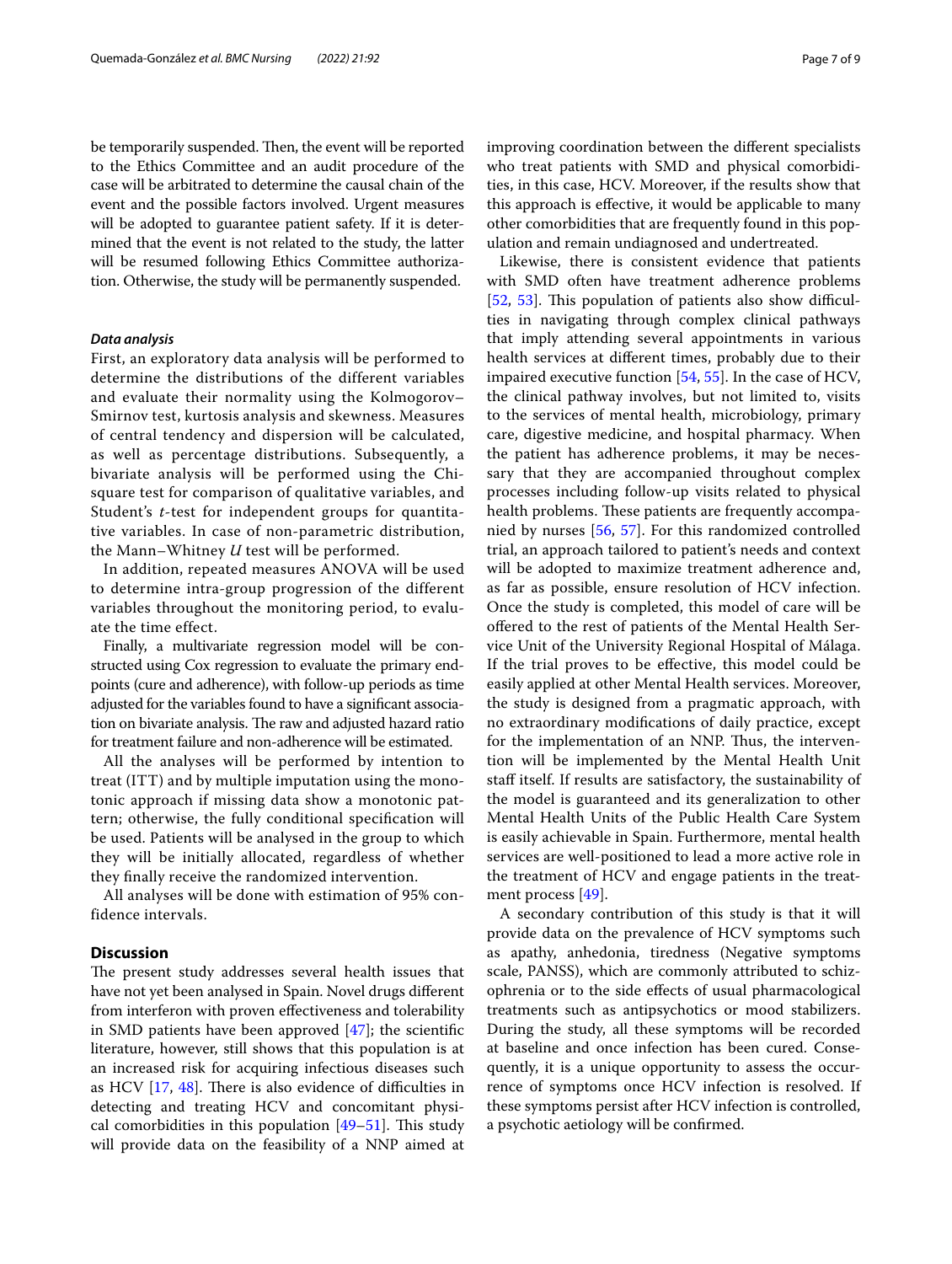#### **Limitations**

This study has several limitations. One of them is that all participants will be recruited in a single hospital; therefore, these fndings will require replication in other settings to confrm consistency. Another possible limitation is that there are people with SMD and HCV infection who are not being treated in mental health services (homeless people with psychosis, people with poor accessibility to mental health services, etc.). To overcome this issue, members of several community SMD organizations and family associations will also be recruited.

## **Conclusions**

The results of this study may demonstrate the effectiveness of a novel NNP in optimizing treatment adherence and ensuring healing from HCV in this population.

#### **Abbreviations**

SMD: Severe Mental Disorder; HIV: Human Immunodefciency Virus; HBV: Hepatitis B virus; HCV: Hepatitis C virus; NNP: Nurse Navigator Program; LSP: Life Skill Profle; PANSS: Positive and Negative Syndrome Scale; ITT: Intention To Treat.

#### **Acknowledgements**

Not applicable.

#### **Authors' contributions**

CQ: Coordination of the health centers involved; design of the nurse navigation program; selection of participants; drafting of the manuscript. CM: Study design; Supervision of participants' recruitment and data collection; drafting of the manuscript. MMH: Study design; Critical review of the manuscript. JMMA: Study design; Critical review of the manuscript. All authors have read and approved the fnal version of the manuscript.

#### **Funding**

This project is funded by GILEAD through a competitive research Scholarship evaluated by the evaluation committee of the Spanish association for the study of the liver, confdentially and independent.

The study sponsor and funders have no role in study design; collection, management, analysis, and interpretation of data; writing of the report; and the decision to submit the report for publication.

#### **Availability of data and materials**

Not applicable.

#### **Declarations**

#### **Ethics approval and consent to participate**

This study was approved by the Malaga Provincial Research Ethics Committee with the code CQG-20 (0444-N-20).

#### **Consent for publication**

Not applicable.

#### **Competing interests**

The author Casta Quemada declares that she provided paid services in an occasion, as a speaker in an educational course organised by GILEAD. This project is funded by GILEAD through a competitive research Scholarship.

#### **Author details**

<sup>1</sup> Mental Health Unit, Regional University Hospital, Instituto de Investigación Biomédica de Málaga (IBIMA), 29009 Málaga, Spain. <sup>2</sup>Faculty of Health Sciences, Universidad de Málaga, Instituto de Investigación Biomédica de Málaga (IBIMA), Málaga, Spain. <sup>3</sup> Faculty of Health Sciences, Universidad de Málaga, Málaga, Spain.

Received: 27 September 2021 Accepted: 10 April 2022

#### **References**

- <span id="page-7-0"></span>Saxena S, Maj M. Physical health of people with severe mental disorders: leave no one behind. World Psychiatry. 2017;16(1):1–2.
- <span id="page-7-1"></span>2. Wahlbeck K, Westman J, Nordentoft M, Gissler M, Laursen T. Outcomes of Nordic mental health systems: life expectancy of patients with mental disorders. Br J Psychiatry. 2011;199(6):453–8.
- <span id="page-7-2"></span>3. Hor K, Taylor M. Suicide and schizophrenia: a systematic review of rates and risk factors. J Psychopharmacol. 2010;24(4):81–90.
- <span id="page-7-3"></span>4. Ayano G, Tulu M, Haile K, Assefa D, Habtamu Y, Araya G, et al. A systematic review and meta-analysis of gender diference in epidemiology of HIV, hepatitis B, and hepatitis C infections in people with severe mental illness. Ann Gen Psychiatry. 2018;17(1):16.
- <span id="page-7-4"></span>5. Hofstraat SHI, Falla AM, Duffell EF, Hahné SJM, Amato-Gauci AJ, Veldhuijzen IK, et al. Current prevalence of chronic hepatitis B and C virus infection in the general population, blood donors and pregnant women in the EU/EEA: a systematic review. Epidemiol Infect. 2017;145(14):2873–85.
- <span id="page-7-5"></span>6. Ayano G, Haile K, Tesfaye A, Haile K, Demelash S, Tulu M, et al. Undiagnosed HIV, hepatitis B, and hepatitis C infections in people with severe psychiatric disorders in Ethiopia. BMC Infect Dis. 2020;20(1):180.
- <span id="page-7-6"></span>7. Schulze LN, Stentzel U, Leipert J, Schulte J, Langosch J, Freyberger HJ, et al. Improving medication adherence with telemedicine for adults with severe mental illness. PS. 2019;70(3):225–8.
- <span id="page-7-7"></span>8. Mohamed ES. Effectiveness of Psychiatric Nursing Intervention on Adherence to Medications and Quality of Life of Schizophrenic Patients. AJNS. 2016;5(6):232.
- <span id="page-7-8"></span>9. El-Azzab SI, Abu-Salem EM. Efective strategies for nurses empowering the life quality and antipsychotic adherence of patients with schizophrenia. JNEP. 2018;8(10):106.
- <span id="page-7-9"></span>10. Lawrence D, Hancock KJ, Kisely S. The gap in life expectancy from preventable physical illness in psychiatric patients in Western Australia: retrospective analysis of population based registers. BMJ. 2013;346(1):f2539.
- <span id="page-7-10"></span>11. Brown AS, Patterson PH. Maternal infection and schizophrenia: implications for prevention. Schizophr Bull. 2011;37(2):284–90.
- <span id="page-7-11"></span>12. National Institute for Health and Care Excellence (NICE). Psychosis and Schizophrenia in adults. The NICE quideline of treatment and management. Vol. Guideline Number 178. London; 2014. p. 39.
- <span id="page-7-12"></span>13. García-Herrera Pérez Bryan JM, Hurtado Lara MM, Quemada González C, Nogueras Morillas E, Bordallo Aragón A, Martí García C. In: de Salud Servicio Andaluz, editor. Guía de Práctica Clínica para el Tratamiento de la Psicosis y la Esquizofrenia [ClinicalGuidelines for the treatment of psychoses and schizophrenia]. 1st ed. Sevilla: The Andalusian Public Health System; 2019. p. 719. Available in: [https://www.sspa.juntadeandalucia.](https://www.sspa.juntadeandalucia.es/servicioandaluzdesalud/sites/default/files/sincfiles/wsas-media-pdf_publicacion/2020/1gpc_psicosis_completa.pdf) [es/servicioandaluzdesalud/sites/default/fles/sincfiles/wsas-media-pdf\\_](https://www.sspa.juntadeandalucia.es/servicioandaluzdesalud/sites/default/files/sincfiles/wsas-media-pdf_publicacion/2020/1gpc_psicosis_completa.pdf) [publicacion/2020/1gpc\\_psicosis\\_completa.pdf](https://www.sspa.juntadeandalucia.es/servicioandaluzdesalud/sites/default/files/sincfiles/wsas-media-pdf_publicacion/2020/1gpc_psicosis_completa.pdf).
- <span id="page-7-13"></span>14. Ribe AR, Vestergaard M, Katon W, Charles M, Benros ME, Vanderlip E, et al. Thirty-day mortality after infection among persons with severe mental illness: a population-based cohort study in Denmark. AJP. 2015;172(8):776–83.
- <span id="page-7-14"></span>15. Karabulut N. Prevalence of HBV, HCV and HIV in inpatients of a mental health hospital in Turkey, 2011–2013. Iran J Public Health. 2015;44(7):1026–8.
- <span id="page-7-15"></span>16. Nielsen PR, Laursen TM, Agerbo E. Comorbidity of schizophrenia and infection: a population-based cohort study. Soc Psychiatry Psychiatr Epidemiol. 2016;51(12):1581–9.
- <span id="page-7-16"></span>17. Bauer-Staeb C, Jörgensen L, Lewis G, Dalman C, Osborn DPJ, Hayes JF. Prevalence and risk factors for HIV, hepatitis B, and hepatitis C in people with severe mental illness: a total population study of Sweden. Lancet Psychiatry. 2017;4(9):685–93.
- 18. Gunewardene R, Lampe L, Ilchef R. Prevalence of hepatitis C in two inpatient psychiatry populations. Australas Psychiatry. 2010;18(4):330–4.
- <span id="page-7-17"></span>19. Nikoo N, Javidanbardan S, Akm M, Hakobyan S, Nikoo M, Kwan C, et al. Hepatitis C prevalence and associated risk factors among individuals